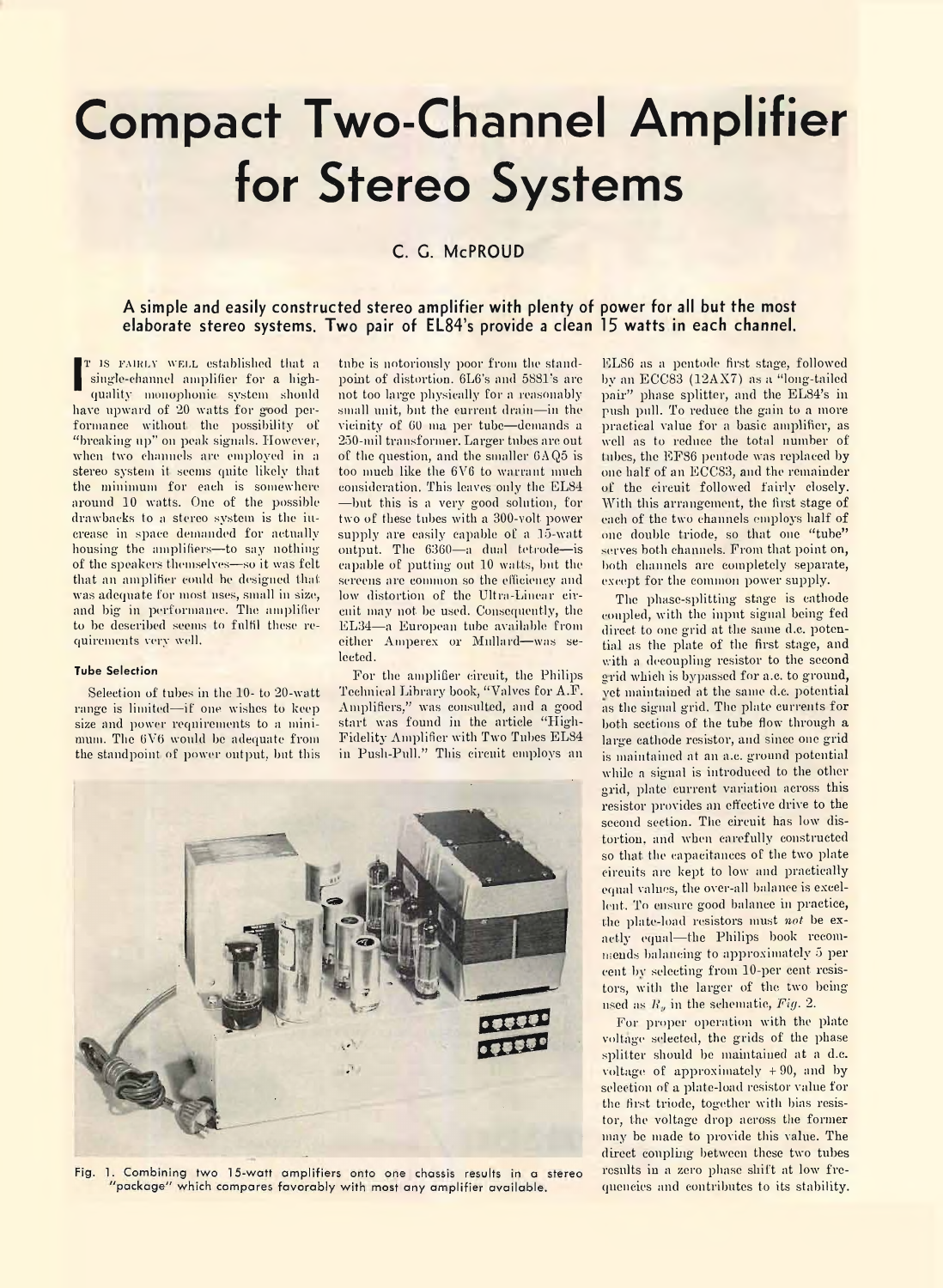

Fig. 2. Schematic of the two-channel amplifier. The "B" channel is not shown, but is identical with the "A" channel, and one power supply serves for both.

#### **Output Transformer**

Quality in any amplifier is very largely dependent on the output transformer, and while there are many smaller transformers than the ones selected that would permit the construction of a smaller unit, it is believed that there is no substitute for plenty of iron and copper, and since quality was the first consideration and over-all size of the amplifier was second, the new Partridge P-5000 series was chosen. With 10 db of feedback, these transformers are rated at 20 watts at 30 cps for less than 1 per cent distortion, or 35 watts at 50 cps. Since the tubes are capable of only about 15 watts, this was considered more than adequate to ensure good performance. Leakage inductance from primary to secondary is specified as 5 mil, which is the same as from onehalf of the primary to the other. Shunt inductance of the primary is high, and rated at 450 H at a 4-watt output at 50 cps. Thus good low-frequency performance could be expected. The units are constructed with east aluminum frames, and are very rugged in appearance, as may be seen in *Fig.* 1. The secondaries are wound in four separate sections, permitting the use of series connection for a total of 16 ohms output, combinations of series and parallel connections for 4 and S ohms, and with all four windings in parallel the output impedance of 1 ohm.

#### **Common Power Supply**

Since both channels are putting out essentially the same signal—a less severe requirement than would he encountered if both had entirely separate signals—a common power supply is indicated. The power transformer selected for the job has somewhat higher secondary voltage than necessary, but this permits a high value of current-limiting resistor between the rectifier tube and the first filter capacitor, reducing peak current drain through the rectifier and contributing to cool operation of the transformer. Separate filtering is provided for the two output stages, with common filtering beingprovided for the two preceding stages. Since both halves of the amplifier work at identical voltages, performance of the two channels is very nearly identical also.

One of the principal objects of this design was to provide the utmost in reliability so that one could build the amplifier, put it in service, and forget it entirely. So far it has proved to have this degree of reliability, and it runs cool, with all components well within their ratings.

#### **Construction**

The layout is fairly obvious from *Fig.* 1. The four EL84's are seen next to the transformers, while the three ECC83's are in the shielded sockets. So as to provide identical physical layout for the

phase splitter and output stages of the two channels, the first and third tubes are the phase splitters, while the center ECC33 is used for the two first stages. All the heaters are biased positively by the amount of bias on the output stages —approximately 12.5 volts—by the simple expedient of connecting the center tap of the 6.3-volt winding to the cathodes directly. All chassis connections are made at the input jacks to avoid any possibility of ground loops, and each grounded circuit is run to these jacks separately.  $R_{12}$  is connected directly from the cathode of the GZ34 rectifier to the first filter capacitor section, and R<sub>1</sub>, and *R.,,j* are connected directly across the capacitor. The junction of  $R_{20}, R_{21},$  and  $R_{\mu\nu}$  is a tie point, from which  $R_{\nu}$  and  $R_{\nu}$ go to *V,* plates. A wire leads from this tie point to a second one adjacent to the second-channel phase splitter to accommodate the plate resistors for this stage. A third tie point adjacent to *V,* serves to connect  $R_4$  and its B-channel equivalent to the first stages.  $R_1, R_3, R_5, C_2$ , and *Cj* are mounted on four double tie points located between the two transformers under the chassis.

Since it was expected that the amplifier would be switched on and off from a control unit, no switch was provided on its chassis. No balance controls are needed for this circuit, and *Rs* and *R.,* were selected to a 5-per cent difference. The amplifier does not seem to be at all critical in construction, and no trouble was encountered in operation from the moment it was first turned on.

The values shown in the feedback circuit,  $R_7$  and  $C_4$ , are for use with the 16-ohm output connection. For other output impedances, divide the resistor value by  $\sqrt{16/Z}$ , where *Z* is the new output impedance, and multiply the capacitor value by the same figure. Thus for the transformer specified, the resistor values should be 3600, 2400, and 1200 ohms, respectively, for output impedances of 8, 4, and 2 ohms. Capacitor values should be  $620$ ,  $910$ , and  $1800 \mu/f$ . respectively, for the same impedances. It would be better, however, to actually choose the capacitor value by the use of a square wave and a 'scope, if these instruments are available.

#### **Peifoimance**

Using the 2-per cent IM distortion point for rating the amplifier, this unit would be called a 17-watt amplifier. Harmonic distortion is well under 0.5 per cent at this point, and both sides of a sine wave begin to break up symmetrically at the 17 watts.

Frequency response is within 1 db from 17 eps to 85 ke, with the power output dropping 3 db at 12 and 64,000 cps. Adjustment of feedback for an optimum square wave at 10 kc reduced the veryhigh-frequency output slightly—with a